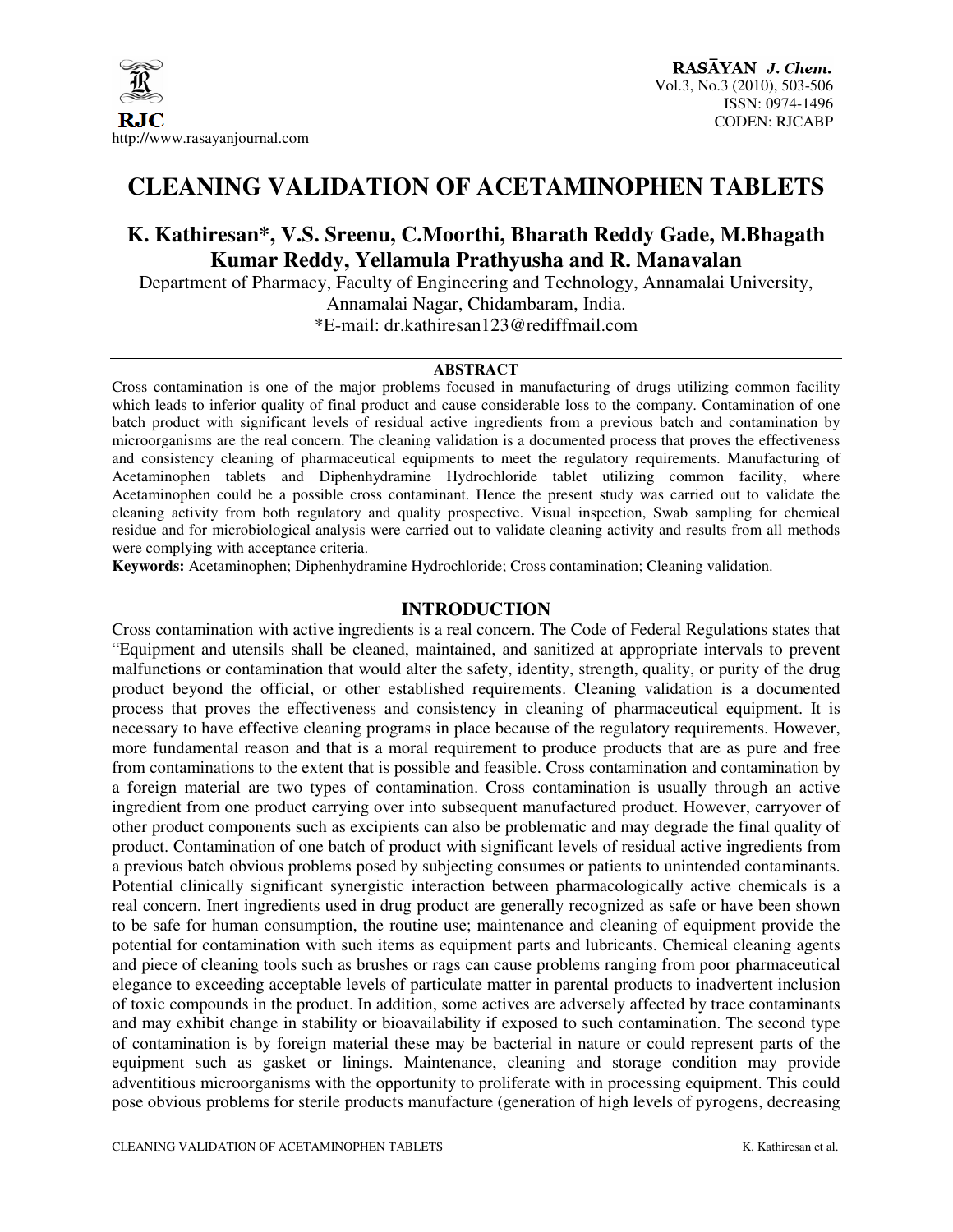the assurance of sterility achieved by equipment sterilization procedures etc.) It can also be a serious problem for the manufacture of non sterile dosage form, particularly unpreserved products which support microbial growth. Manufacturing of Acetaminophen tablets 500 mg and Diphenhydramine Hydrochloride tablet 25 mg utilizing common facility, where Acetaminophen could be a possible cross contaminant. Hence the present study was carried out to validate the cleaning activity from both regulatory and quality prospective. $1-5$ 

#### **EXPERIMENTAL**

This study was conducted at GRANULES INDIA LTD., Hyderabad. All chemicals and reagents used for this study were of analytical grade.

#### **Cleaning of equipments**

The equipments were cleaned with purified water as cleaning agent as the Diphenhydramine HCl is freely soluble and Acetaminophen is sparingly soluble in water. Hence the residue level of product changeover for above products was considered to Acetaminophen with respect to dosage strength and solubility criteria.

#### **Visual inspection**<sup>6</sup>

Equipments were cleaned using water and after cleaning, equipments were visually checked for presence of residues.

### **SWAB Samplling for chemical residue**7-9

After cleaning, equipments were visually inspected before any sampling and swab was collected using 15 parallel and 15 horizontal strokes from the surface of the equipments. Swab sampling was done from predetermined measured locations. The swab area was around 10 cm x 10 cm. Swabs were analyzed using validated analytical method for estimation of residue. Acceptance criteria was calculated using 0.001 dose criterions and 10 ppm criterions. The maximum allowable carryover obtained was 34.88 ppm/swab and 158. 3 ppm/ swab by 0.001 dose criterions and 10 ppm criterions respectively. The minimum/low level value (34.88 ppm/swab) obtained was taken as an acceptable limit for residue carryover after manufacturing of Acetaminophen 500mg and Diphenhydramine HCL 25 mg Tablets.

## **SWAB Sampling for microbiological analysis**<sup>8, 9</sup>

Sterile swab was used for swabbing. Swab samples were collected from the measured surface areas of the equipments which was different from area for chemical residue testing. The swab area was around 10 cm x 10 cm. After swab sampling, each swab sample was placed inside a properly labeled and sealed sterile test tube and analyzed for aerobic microbes, mold, yeast and pathogens using established methods. After swab sampling, swab area was sanitized with 70% isopropyl alcohol.

#### **RESULTS AND DISCUSSION**

#### **Visual inspection**

Visual inspection was done after cleaning of the equipments shows that there was no visual evidence of the residues.

#### **SWAB Sampling for chemical residue**

The maximum and minimum carryover of acetaminophen was found to be 8.77 ppm / swab and 1.30 ppm / swab respectively which were less than acceptance criteria. The results of chemical residue were tabulated in Table 1.

#### **SWAB Sampling for microbiological analysis**

The maximum and minimum total aerobic microbial count was found to be 7 CFU / swab and 3 CFU / swab respectively which were less than acceptance criteria. Total combined molds and yeast count was found to be nil and pathogens were absent at all sampling points. The results of microbiological analysis were tabulated in Table 2.

#### **CONCLUSION**

The cleaning validation studies of Acetaminophen 500 mg tablet was observed by Visual inspection, swab sampling for chemical residue and swab sampling for microbiological analysis. The result revealed that (1) There were no visual residues on the equipments (2) Chemical residues were below acceptance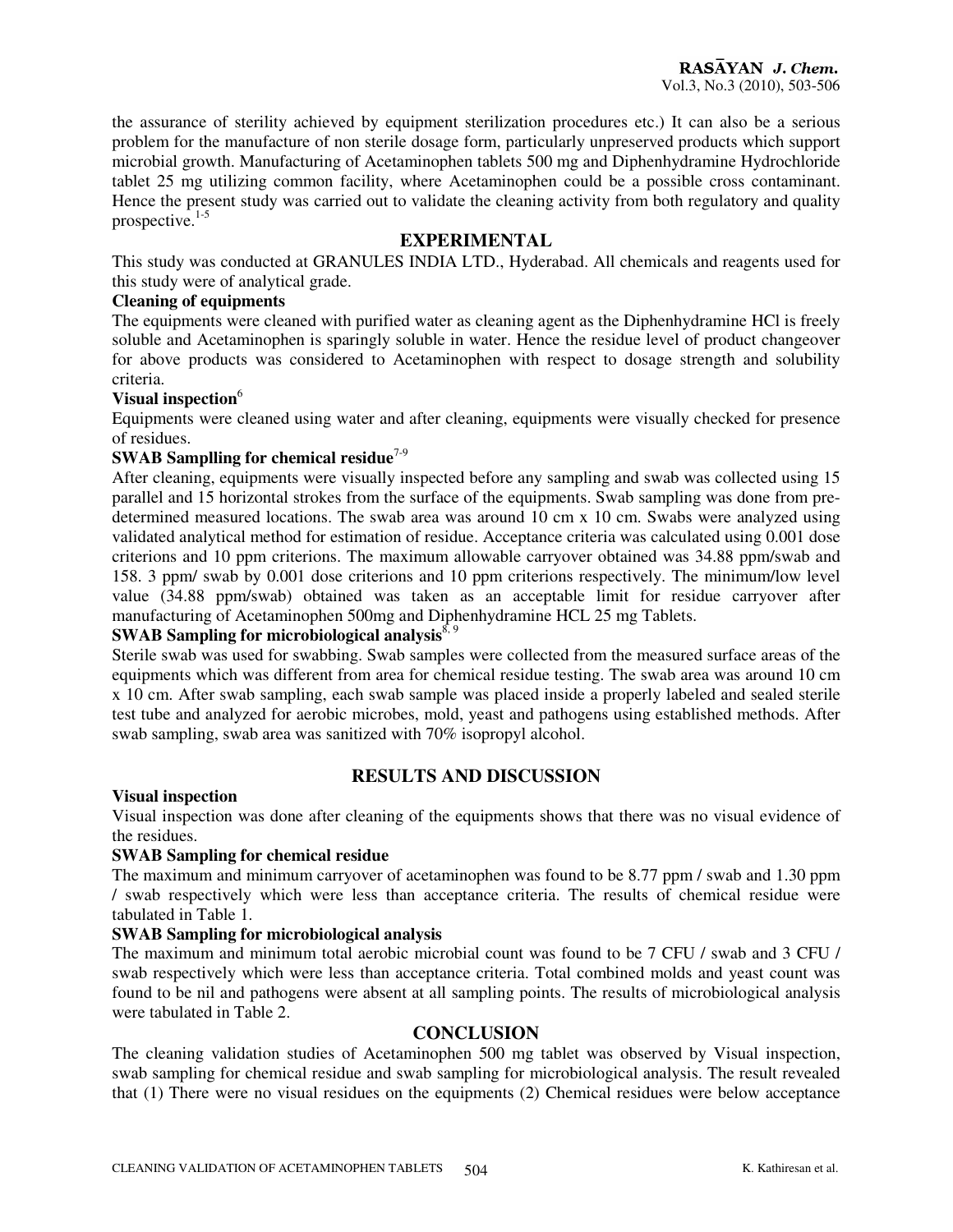criteria (3) Total aerobic microbial count were below acceptance criteria (4) Total combined molds and yeast count was nil and (5) Pathogens were absent. Upon the compiled data, it was concluded that the train of equipments in tablet manufacturing block is completed and the results were found to be satisfactory and there is no cross contamination of acetaminophen to next product.

# **ACKNOWLEDGMENTS**

The authors thank the GRANULES INDIA LTD., Hyderabad for support.

| S.No. | Equipments                                                      | <b>Sampling Point</b>                                    | Observations<br>(ppm / swab) |
|-------|-----------------------------------------------------------------|----------------------------------------------------------|------------------------------|
| 1.    | Sejong Rotary<br><b>Tablet Press</b><br>Machine<br>(30 station) | Turret (location - I)                                    | 2.06                         |
|       |                                                                 | Turret (location - II)                                   | 4.74                         |
|       |                                                                 | Discharge port - I                                       | 4.14                         |
|       |                                                                 | Feeder frame - I                                         | 3.52                         |
|       |                                                                 | Hopper - I                                               | 4.04                         |
|       |                                                                 | Inner Surface-Hose pipe - 1 (White)                      | 4.06                         |
| 2.    | Tablet Deduster<br>Machine<br>(Make: Kramer)                    | Charging port                                            | 4.38                         |
|       |                                                                 | Spiral assembly                                          | 4.40                         |
|       |                                                                 | Discharge port                                           | 2.77                         |
|       |                                                                 | Inner Surface - Hose pipe - II (White)                   | 1.56                         |
| 3.    | <b>Metal Detection</b><br>Machine                               | Discharge chute                                          | 1.30                         |
|       |                                                                 | Inlet chute                                              | 2.55                         |
|       | Sejong Automatic<br>Tablet Coating<br>Equipment                 | Baffle - I                                               | 5.10                         |
|       |                                                                 | Baffle - II                                              | 3.61                         |
| 4.    |                                                                 | Inside Surface Area of Coating pan                       | 3.62                         |
|       |                                                                 | Discharging assembly                                     | 7.93                         |
|       |                                                                 | Unloading device                                         | 8.77                         |
| 5.    | Multi Solution<br>preparation tank                              | Stirrer assembly                                         | 3.62                         |
|       |                                                                 | Inside surface area                                      | 5.09                         |
|       | Press fit machine                                               | Product Hopper - 1                                       | 1.65                         |
|       |                                                                 | Product Hopper - 2                                       | 5.06                         |
| 6.    |                                                                 | Vibrating Feed Hopper - 1                                | 4.18                         |
|       |                                                                 | Vibrating Feed Hopper - 2                                | 3.12                         |
|       |                                                                 | Vibration tablet Hopper with Level<br>Controller<br>$-1$ | 3.40                         |
|       |                                                                 | Vibration tablet Hopper with Level<br>Controller<br>$-2$ | 4.31                         |
|       |                                                                 | Tablet Feed plates - 1                                   | 3.21                         |
|       |                                                                 | Tablet Feed plates - 2                                   | 4.22                         |
|       |                                                                 | Tablet Insertion Unit - 1                                | 3.60                         |
|       |                                                                 | Tablet Insertion Unit - 2                                | 4.17                         |

Table-1: Result of chemical residue